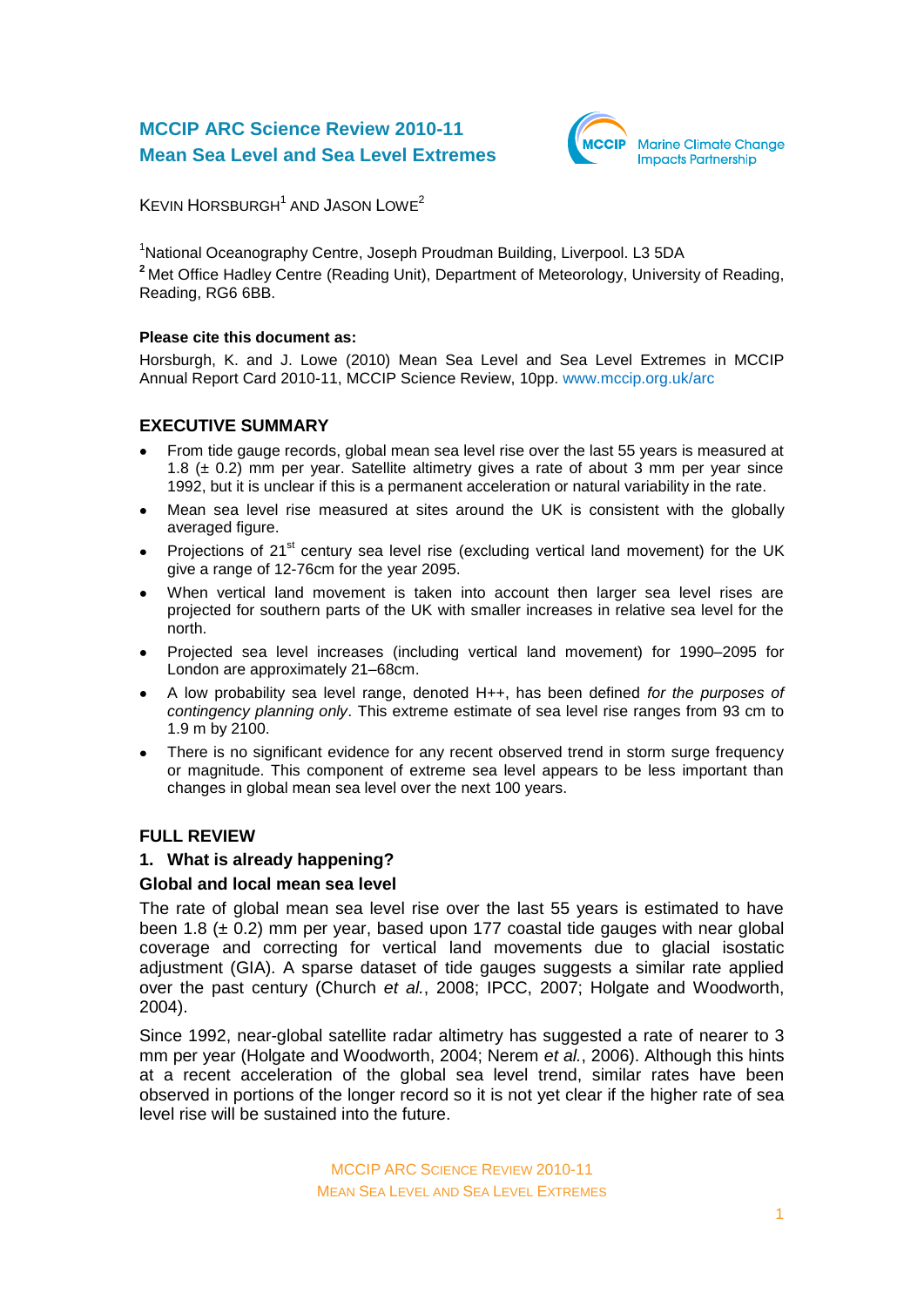Although there is a great deal of local variability in the measured values, mean sea levels around the UK mostly exhibit rises that are consistent with the global mean value of 1.8 mm per year (Woodworth *et al.*, 2009).

### **Extreme sea levels**

The surge and wave climate of the North Atlantic and its adjacent shelf seas have been the subject of considerable study. Extreme sea levels around the UK arise from some combination of high tide, extreme waves and storm surge (the effect of wind stress and atmospheric pressure on sea level). Therefore, changes in extreme water level can result from either changes in the local mean sea level or changes in the atmospheric storminess driven components of water level, namely waves and surges. In a global study of tide gauge data since 1975, Woodworth and Blackman (2004) concluded that almost all the trends in extreme high water levels are dominated by changes to mean sea level. For the UK over recent decades there is no compelling observational evidence for trends in either storm surge frequency or magnitude.

It is prudent to also examine evidence of changes in the drivers of surge and extreme waves around the UK, namely mid-latitude storm systems. The WASA project (WASA, 1998) examined the hypothesis of a worsening storm climate in this region over the  $20<sup>th</sup>$  century and identified an increase in storminess at the end of the last century, however this increase was consistent with well-known and significant decadal variability. Recent work by Allen *et al.* (2008) further suggests that changes in storm frequency over the last several decades of the  $20<sup>th</sup>$  century is likely to be natural variability.

# **2. What could happen in the future?**

### **Global and regional mean sea level in the 21st century**

Our understanding of future mean sea level rise contains a large degree of uncertainty. The latest IPCC report (IPCC, 2007) projects a range of 0.18-0.59m of sea-level rise between 1980-1999 and 2090-2099, incorporating uncertainty in both future greenhouse gas emissions and in the simulation of physical processes. The report stresses that the contribution from ice melt is highly uncertain and describes three plausible ice melt scenarios, with the highest adding 0.17m to the total but it acknowledges even greater increases are possible.

Since the IPCC report, new estimates of  $21<sup>st</sup>$  century sea level rise have been published. Several of these recent studies were based on simple parametric relationships between global sea level and global surface temperature. Regressive techniques are then used to calibrate the relationship, using long tide gauge records or geological data, and future sea levels are projected by supplying IPCC projected temperature rise as input to the functional relationship. Some of these studies have suggested that  $21^{st}$  century rises larger than 1m cannot be ruled out (e.g. Rahmstorf, 2007; Jevrejeva *et al.*, 2008). These simple models do not attempt to describe the complete dynamics or thermodynamics of the oceans, and there is no consensus over their applicability (e.g. Holgate *et al.*, 2007 for a description of some limitations of using this type of modelling approach).

The spatial patterns of future sea level rise in the IPCC report (IPCC, 2007) show considerable deviations from the global mean value. Furthermore, the projections from different models are notably different from each other, although some common features include: typically smaller sea level changes in the southern ocean, large magnitude of change in the Arctic, and notable variations near western boundary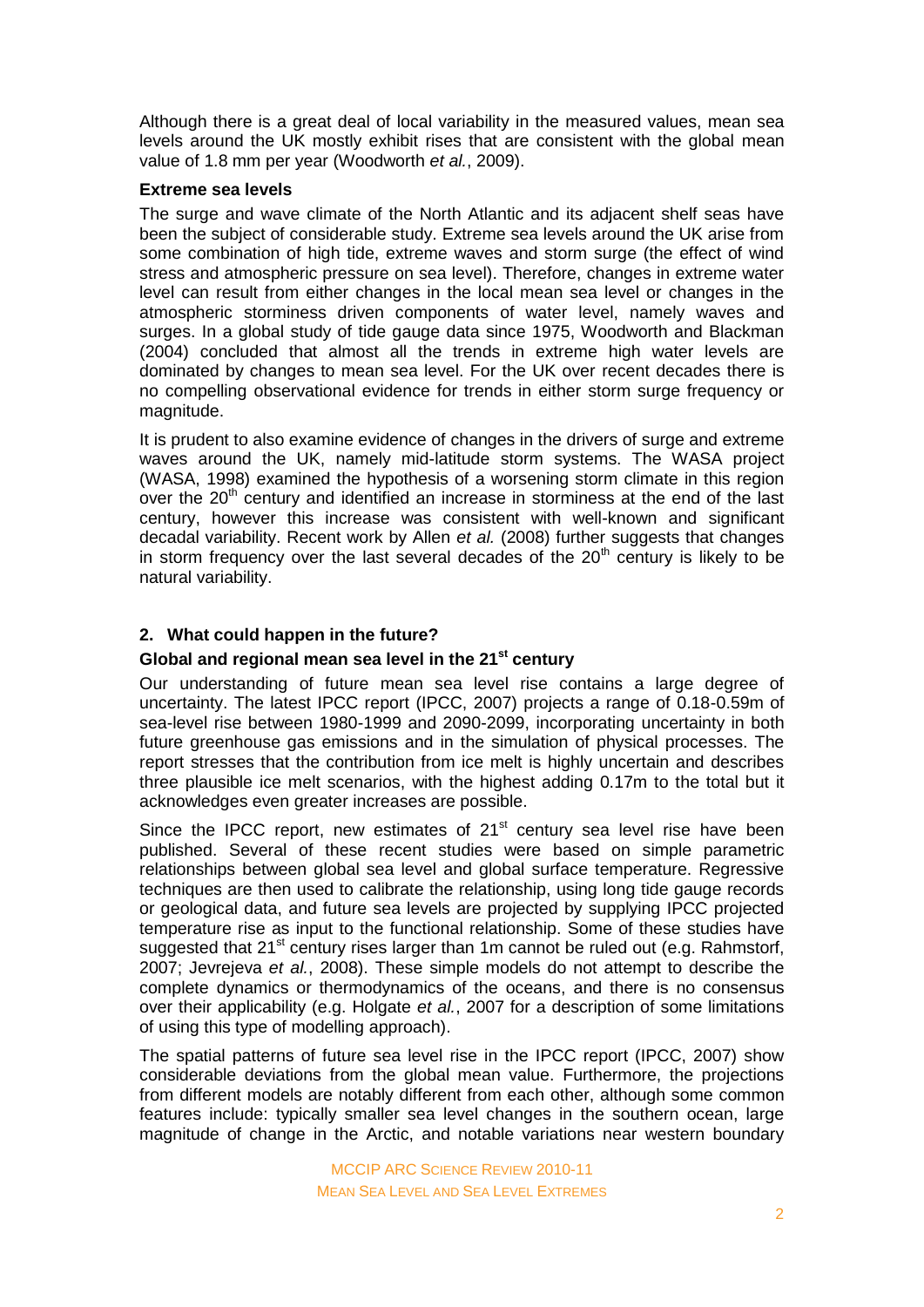currents. These spatial variations result from changes in the ocean density structure, due to both temperature and salinity changes, and circulation changes. In the Atlantic, changes in the spatial patterns of sea level rise may be associated with changes in the Meridional Overturning Circulation (MOC).

A recent model study by Yin *et al.* (2009) showed that the most pronounced effects of any change to the MOC would be felt along the US and Canadian east coast. A complete cessation of the MOC could produce up to 40cm changes very quickly (over a few months). On longer (multi-decadal) time scales such a scenario could also produce sea level changes in the east Atlantic, but this is far less certain. Other studies (e.g. Kuhlbrodt *et al.*, 2009) have shown higher levels of change under MOC cessation conditions with patterns of maxima that extend farther east than in Yin *et al.* (2009) suggesting a dependency, to an extent, on the climate model used and its spatial resolution. The current consensus amongst scientists is that a complete collapse of the MOC is very unlikely but not impossible.

A second important cause of spatial sea level variation results from the gravitational influence of ice mass on the oceans. A simple illustration is given by Mitrovica *et al.* (2001) who use an elastic Earth model to show how the rapid melting of major ice sources gives rise to unique spatial changes in Earth"s gravity field (as well as to the volume of water in the oceans). The resultant gravitational attraction on the mass of the ocean produces a net sea level change which has a distinctive spatial pattern (so-called "fingerprinting"). As an example, within approximately 1000 km of Greenland melting ice would produce a sea level fall (compensated for by a greater than average rise further away).

The most recent projections of sea level change for the UK are set out in the UK Climate Projections 2009 (Lowe *et al.*, 2009). The methods used to generate sea level projections for the UK use the spread of projections from the most recent IPCC model assessment (IPCC, 2007). Changes in the global mean are projected to be dominated by the thermal expansion, but changes in the ocean circulation and regional density changes cause local deviations from the global mean (IPCC, 2007). Table 1 shows the sea level change, excluding vertical land movements, for the UK for three emission scenarios over the 21st century. Including both scenario uncertainty and climate model uncertainty gives a projected range of sea level rise over the 21<sup>st</sup> century of approximately 12 to 76cm.

| <b>Emissions scenario</b> | 5 <sup>th</sup> percentile | Central estimate | 95 <sup>th</sup> percentile |
|---------------------------|----------------------------|------------------|-----------------------------|
| High                      | 15.4                       | 45.6             | 75.8                        |
| Medium                    | 13.1                       | 36.9             | 60.7                        |
| Low                       | 11.6                       | 29.8             | 48.0                        |

*Table 1. UK mean sea level change (cm) over the 21st century including ice melt, under three different scenarios, with 5th to 95th percentile confidence intervals. The changes are given for the period 1980– 1999 to 2090–2099. These reference periods are based on earlier IPCC baseline choices.*

During the last ice age thick ice sheets covered a much larger land area than they do today. Melting of the ice sheets over geological timescales removed the load and allowed the crust to rebound. The deformation of the solid Earth and the perturbation to the gravity fields resulting from the mass redistribution is referred to as glacial isostatic adjustment (GIA). A consequence of the adjustment is a change of sea level relative to the land. The vertical velocities of Earth's crust that were used in UKCP09 were taken from Bradley et al*.* (2008) and were treated as constant for the 21st century projections. Vertical land movement was calculated for four sample locations (London, Cardiff, Edinburgh and Belfast).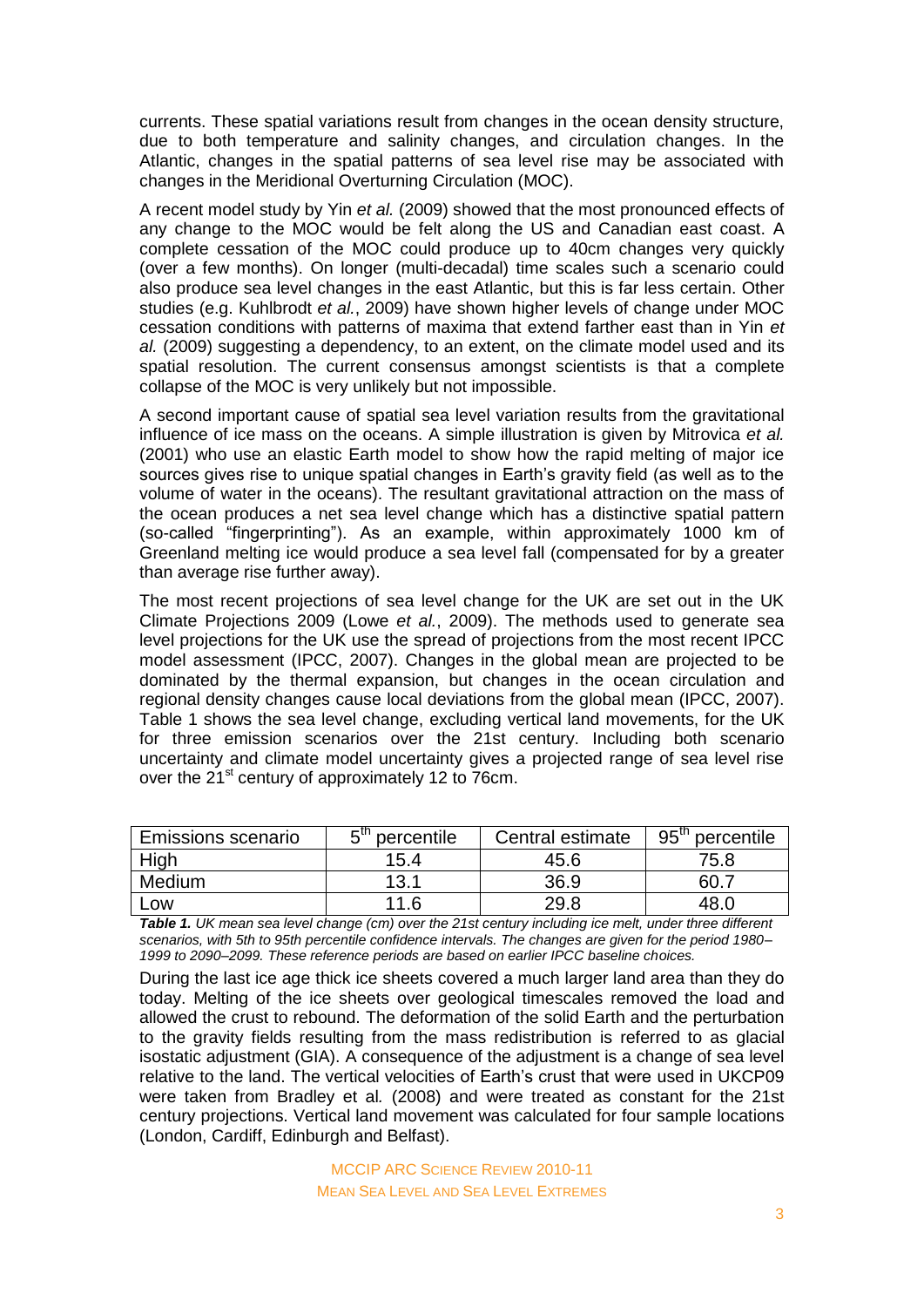Combining vertical land movements with the IPCC projected sea level changes gives an estimate of the time series of relative sea level rise for the low, medium and high emissions scenarios. A complete description of the GIA process also contains terms which affect sea level through changes to the shape of ocean basins and gravitational effects (e.g. Shennan *et al.*, 2009). Including these components, the relative sea level rise due to transition from the last ice age would be increased by 0.1-0.3mm per year at some locations. These terms were not included in UKCP09. Their contribution (a maximum of 3cm per century) is relatively small compared to the explicit uncertainty in the IPCC projections, and the much larger sea level rises that are described below in section 1.2.2.

Once land movement is included, slightly larger sea level rise projections are obtained in southern parts of the UK where land is subsiding, and somewhat lower increases in relative sea level for the north. For example, UKCP09 projects relative sea level increases for 1990–2095 of approximately 21–68 cm for London and 7–54 cm for Edinburgh (5th to 95th percentile for the medium emissions scenario. The  $95<sup>th</sup>$ percentile is raised by around 15cm if the higher emissions scenario is considered). The full spread of results can be found in Lowe *et al.* (2009) or downloaded directly from the UKCP interactive user interface (http://ukclimateprojectionsui.defra.gov.uk/ui/admin/login.php).

### **A low probability high impact sea level scenario**

In this section we provide a single scenario of sea level rise to aid contingency planning. Such a large amount of sea level rise is thought to be highly unlikely during the 21<sup>st</sup> century but cannot be ruled out completely at present.

The least certain component of future sea level rise is due to a lack of current scientific understanding of aspects of ice sheet behaviour. Therefore there are known limitations to including this component in sea level projections. Following UKCP09 (Lowe *et al.*, 2009) a low probability high impact scenario for sea level rise around the UK has been developed. It is derived from indirect observations of sea level rise in the last interglacial period, combined with estimates of maximum glacial flow rate.

Proxy records in deep ocean sediments, corals or ice cores from the ice sheets can be used to infer estimates of past sea level changes. During the last interglacial period (about 125,000 years ago) the major continental ice sheets were in a similar position to today and the global mean surface temperatures were comparable to those projected for coming decades (Otto-Bliesner *et al.*, 2006). Data from this era may offer some insight into possible future sea level changes. Using Red Sea sediment data, Rohling *et al.* (2008) estimate average rates of sea level rise during the last interglacial period of  $1.6\pm0.8$  m per century. This implies an upper limit of approximately 2.5m sea level rise for maximum global mean sea level rise over the 21st century. Such a large sea level rise requires a degree of ice melt that would in turn affect regional sea levels through GIA mechanisms. If the spatial patterns of adjustment suggested by Tamisea *et al.* (2001) are adopted then the low probability high impact scenario for contingency planning is estimated as 1.9m. This is consistent with the findings of Pfeffer *et al.* (2008) who concluded that 21<sup>st</sup> century sea level rise in excess of 2m appears to be physically impossible on the basis of observed glacial movement.

Several strands of evidence point to there being only a very low probability of such large sea level increases occurring during the  $21<sup>st</sup>$  century. The value we used is based on the maximum rate of rise observed by Rohling *et al.* (2008) during a period much longer than a century, and Pfeffer concluded in his study that sea level rise of less than 1m during the  $21^{st}$  century is much more likely than a rise of 2m.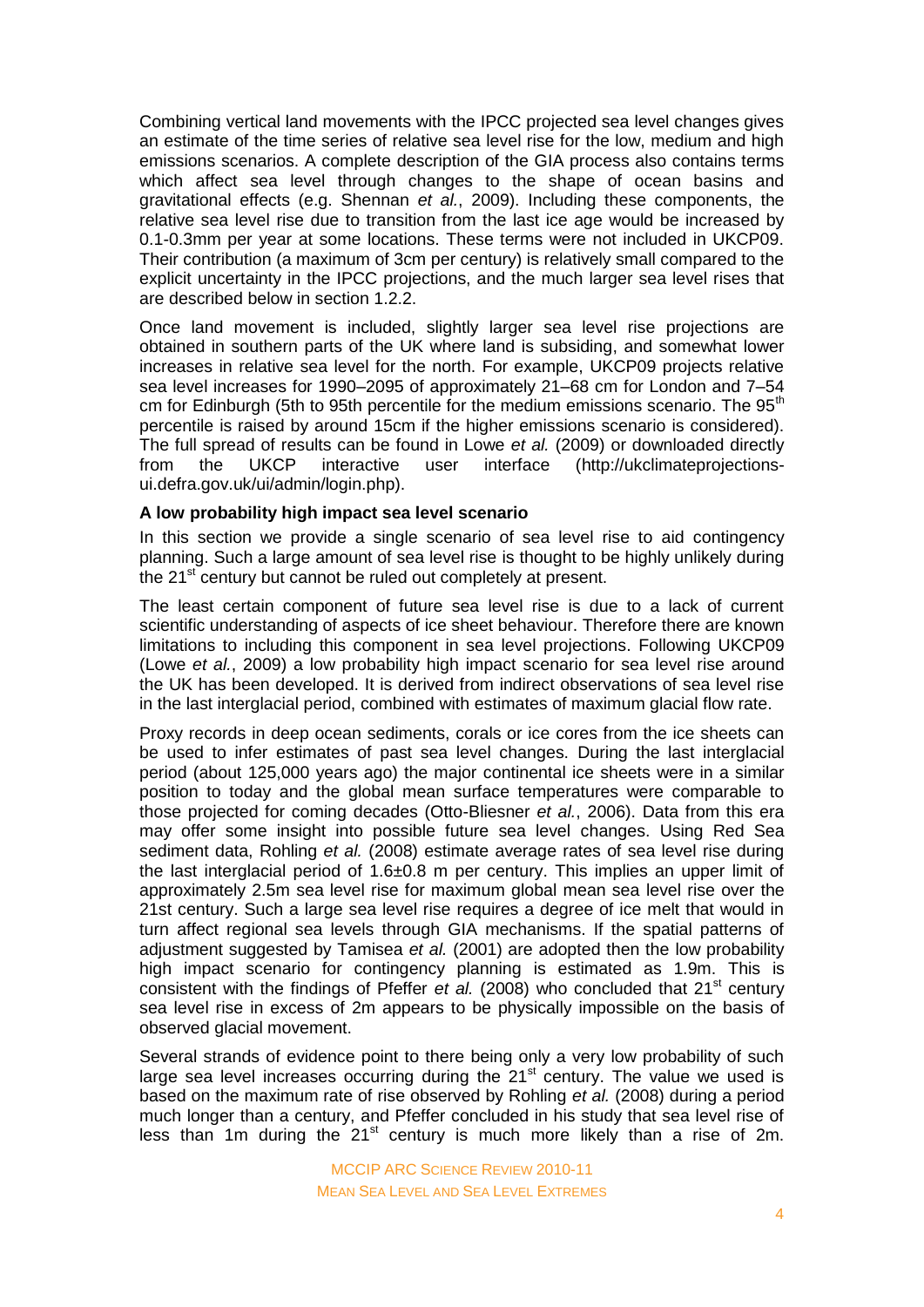Furthermore, the observational record of outlet glaciers and ice streams is short and so recent accelerations might represent decadal variability rather than the start of a long-term trend. Detailed modelling work by Nick *et al.* (2009) for a single large Greenland glacier showed that periods of glacier flow speed up are likely to be followed by a slow down, and so cautioned about drawing conclusions of permanent acceleration from short observational records.

Thus, two types of future projections are presented here, a range based on current process based models, and a larger event that is very unlikely to occur during the 21<sup>st</sup> century but which cannot yet be ruled out completely.

### **Extreme sea levels in the 21st century**

One possible consequence of climate change is a change in the future frequency of extreme surge events. This hypothesis is typically tested by cascading atmospheric information from a global scale general circulation model (GCM) of climate, through a regional climate model (RCM) that can simulate mesoscale meteorological processes, to regional hydrodynamic surge (or wave) models. This methodology has been applied previously to storm surges in the North Sea by Lowe *et al.* (2001), Hulme *et al.* (2002), Woth *et al.* (2005), and Debernard and Roed (2008). All these studies identify certain areas where there is an increase in surge magnitude in future climate scenarios, but there is no agreement over its magnitude or which regions will be affected. Furthermore, the changes to extreme water levels have recently been found to be of the same order as the natural climatological variability.

Previous coupled climate-surge modelling studies have contained three main methodological drawbacks. The key quantity examined in all previous research on storm surge climate (e.g. Lowe *et al.*, 2001; Hulme *et al.*, 2002) has been the nontidal residual (i.e. the time series obtained by subtracting a tidal run from the fully forced surge model run). Many properties of the residual time series are thus an artefact of small changes to the timing of predicted high water. Secondly, all the previous studies attempted to identify long-term trends by fitting stationary extreme value distributions to 30-year time-slices at either end of the (typically 150 year) simulations. Establishing the statistical significance of changes is thus difficult because this approach does not sample the decadal and multi-decadal natural variability known to affect European storminess (e.g. Jenkins *et al.*, 2007). Finally, the grid resolution of both RCM and hydrodynamic surge model has not previously been sufficient to properly resolve all of the relevant physical processes. Consequently modelled extreme water levels have previously been underestimated.

Recent work reported in UKCP09 Chapter 4 (Lowe *et al.*, 2009) addresses these deficiencies and further quantifies model uncertainty by linking the winds and surface pressure fields from the regional climate model ensemble to a 12 km resolution storm surge model. The atmospheric models were all forced by the medium emissions scenario. Extreme storm surges (both observed and modelled) exhibit large interannual variability. To examine changes to the frequency and magnitude of large storm surges a statistical method was applied based on the generalised extreme value (GEV) distribution. Parameters within the GEV model were allowed to vary with time, facilitating an analysis of the full 149 yr simulation (1951–2099) from the 11 member Met Office climate model. This represents an improvement over all earlier work that compared time slices.

The storm surge which statistically is expected to occur once every 50 years is defined as the so-called 50 year return level. The analysis considered the maximum fitted trend in the ensemble mean for four return periods: 2, 10, 20 and 50 years. For the majority of the UK coastline there were no significant changes to return levels. In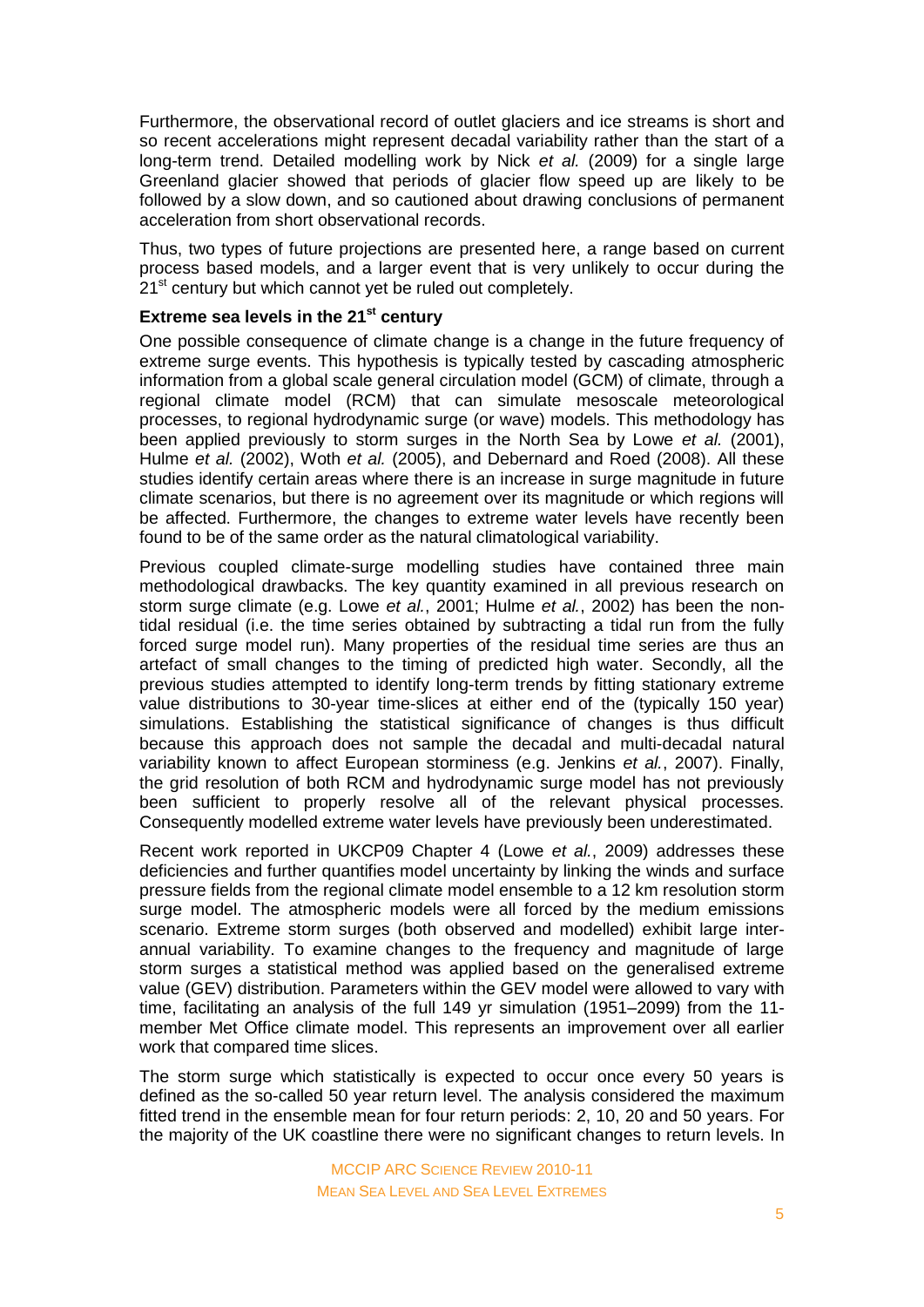the southwest of the UK there was a small but significant trend in the 50-year return level, which implies a change to large storm surges of less than 10cm over the  $21<sup>st</sup>$ century. This is clearly less significant than either observed or projected rises in global mean sea level rise (see section 1.2.1 above). We conclude that the physical significance of any trends in the storminess-driven component of extreme sea level is small. The same lack of any trend in future storminess, and therefore storm-related marine impact, has been reported independently by Bengtsson *et al.* (2009).

Just as with the mean sea level component, an extreme "H++" scenario was developed for storm surges. As with sea level, this scenario is considered low probability but not impossible. The approach was to construct an empirical index of UK storm intensity and apply it to the range of global climate models used in the IPCC fourth assessment report. One of those IPCC models had a greater increase in this "intensity index" than any of the Met Office ensemble members. When storm surge forcing winds were scaled up accordingly, Lowe *et al.* (2009) estimated that this could hypothetically add up to 0.7m to the 5-year return period skew surge in 2100. Such large storm increases were only implied by a single climate model and alternative scaling methods led to lower increases, but the figure provides a plausible upper limit for contingency planning.

#### **Increases in sea level beyond 2100**

It is very likely that increases in mean sea level rise will continue beyond the  $21<sup>st</sup>$ century. This is because it is likely to take at least several hundred years for the climate system to reach equilibrium even if greenhouse gas concentrations are stabilised in the next few decades. Prior to the equilibrium being reached heat will continue to be added to the ocean causing thermal expansion to continue. Furthermore, several climate models predict that if the Greenland ice sheet and Western Antarctic Ice Sheet pass critical thresholds their loss may continue even if greenhouse gas concentrations are subsequently reduced. These thresholds are often expressed in terms of temperature (IPCC, 2007) but their precise values are still uncertain.



The observational evidence (for "what is already happening") is of the highest quality and has, through the IPCC process and the references herein been subjected to considerable scientific analysis.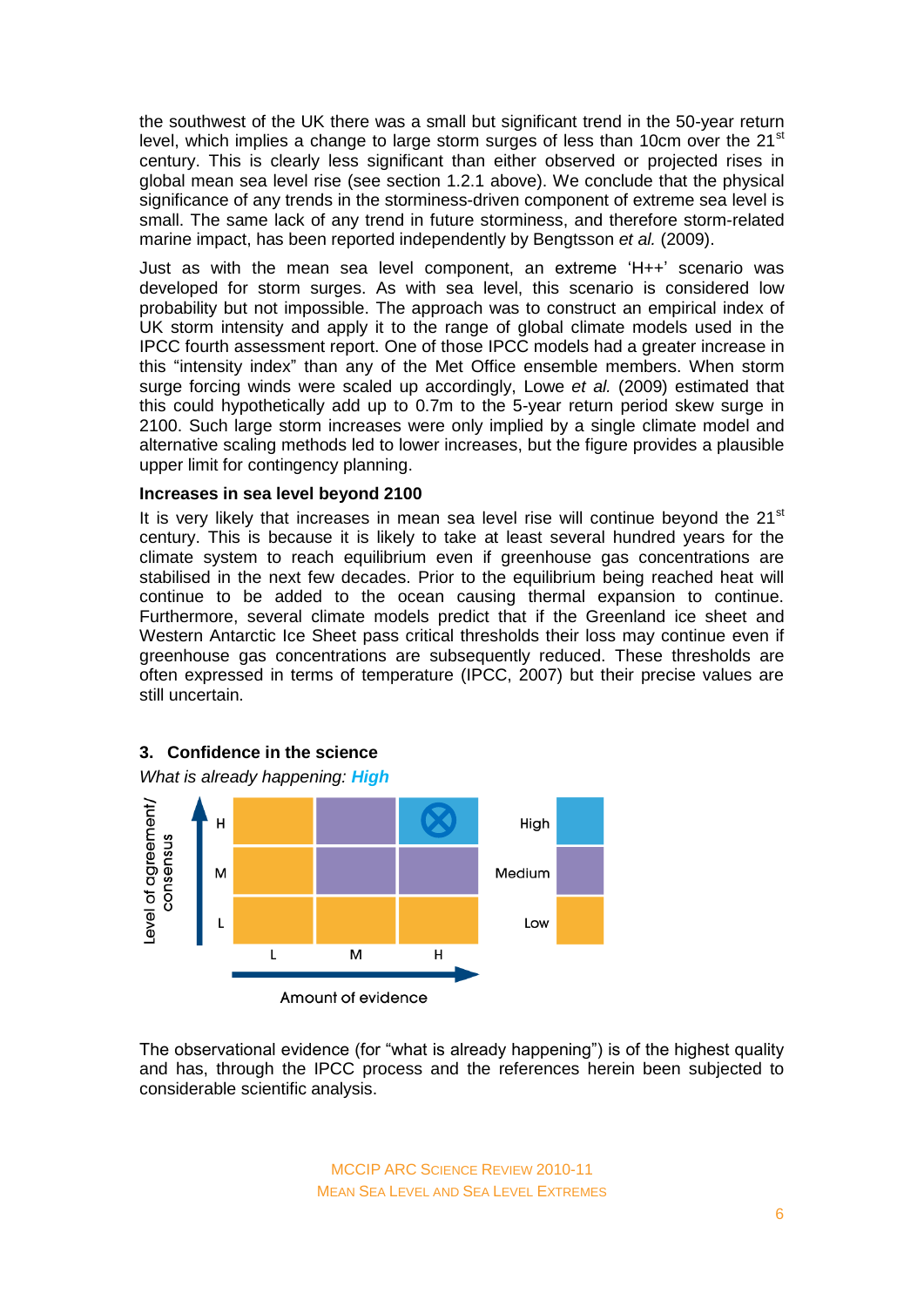*What could happen: Medium*



Amount of evidence

The largest challenges for future projections of sea level, or sea level extremes, is the inherent uncertainty in climate model predictions that is due to the treatment of small scale processes, insufficient knowledge of the initial state, and aspects of the physical world whose physics are not completely understood. Ensemble simulations, where several versions of the climate model are run can help quantify this uncertainty. Perturbed parameter models were used in the storm surge projections of UKCP09. Multi-model ensembles use models from several international institutes; this ensures a further level of robustness and was used in the mean sea level projections of UKCP09.

The H++ scenario is synthetic and contains very large uncertainty. Such a large amount of sea level rise is thought to be highly unlikely during the 21<sup>st</sup> century but cannot be ruled out completely.

The single largest uncertainty for mean sea level projections is the ice melt contribution in response to increased global mean temperatures. This ranges from global sea level rises of 10-20cm, as considered within IPCC (2007), to values of 1- 2m (e.g. Rohling *et al.*, 2008).

### **4. Knowledge gaps**

The top priority knowledge gaps that need to be addressed in the short term to provide better advice to be given to policy makers are:

- *1.* Better quantification of the contribution of land ice to sea level rise is essential. In particular whether the amount of sea-level rise resulting from ice lost from the Greenland ice sheet and Western Antarctic Ice Sheet is likely to continue increasing.
- *2.* The regional variability of sea level changes is poorly addressed at the current resolution of global general circulation models used for climate projections. Obviously, regional sea level response is what is required for planning and adaptation.
- *3.* There is scope for the use of further advanced statistics in the design and interpretation of probabilistic forecasting. The forthcoming programme at the Isaac Newton Institute, "Mathematical and statistical approaches to climate modelling and prediction", will begin to address this.

See: http://www.newton.ac.uk/programmes/CLP/index.html

*4.* A more realistic representation of storm track and cyclogenesis (formation of midlatitude depressions) in climate models. This will, in part, be addressed as the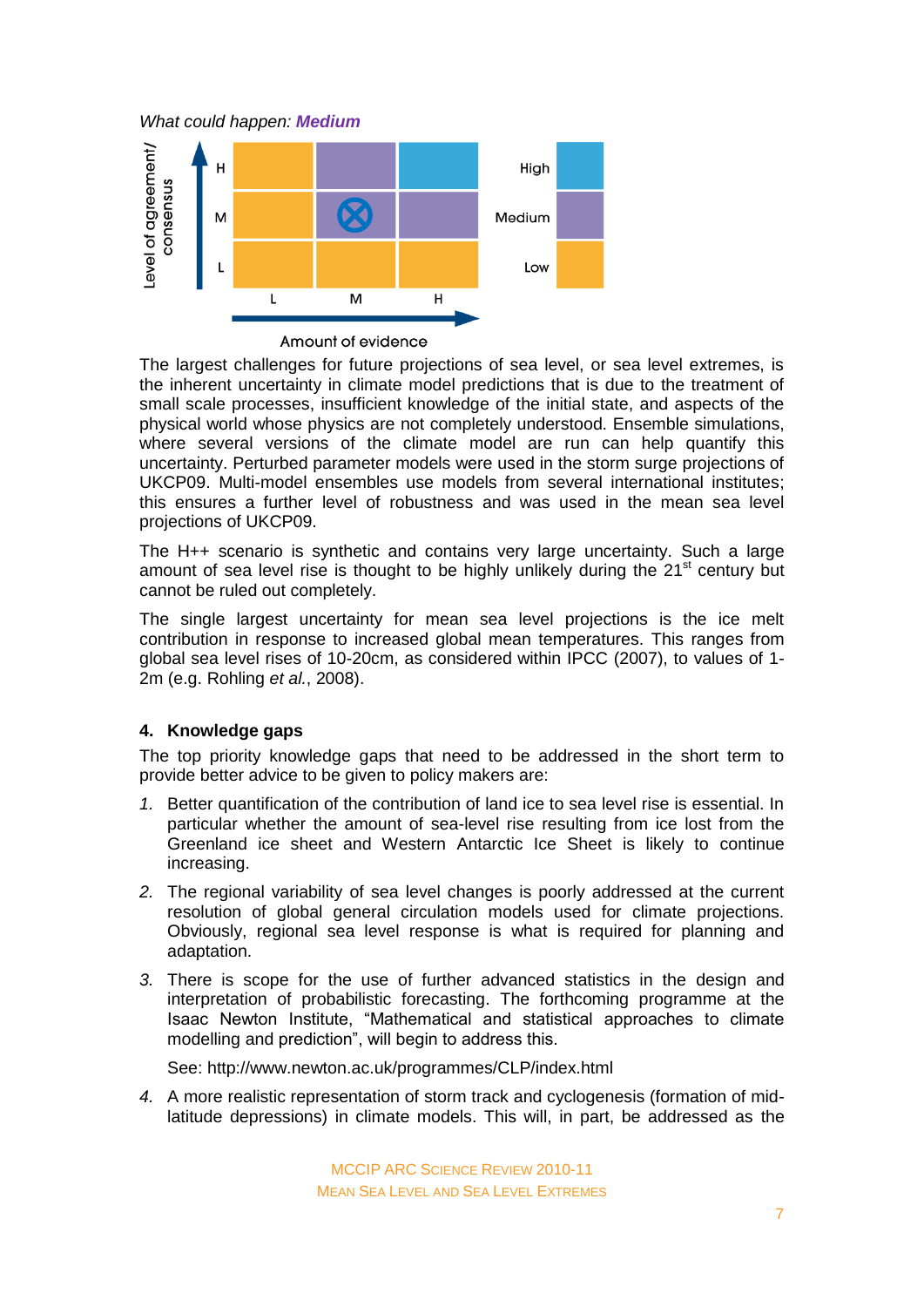spatial resolution of climate models approaches that of short-range weather models as computer power increases.

There is wide agreement on these key challenges.

### **5. Socio-economic impacts**

In England and Wales there is at least £150 billion worth of property and 430,000ha of agricultural land at risk from coastal flooding and towards 100,000 properties in areas that, without protection, could be eroded. The area at risk of coastal flooding equates to a coastline of 3500km, of which 3200km is defended.

The Environment Agency"s Long Term Investment Strategy [\(http://www.environment](http://www.environment-agency.gov.uk/research/library/publications/108673.aspx)[agency.gov.uk/research/library/publications/108673.aspx\)](http://www.environment-agency.gov.uk/research/library/publications/108673.aspx) does not provide separate analysis for coastal flooding, but the findings illustrate the increasing investment need required to fully respond to climate change. Modelling of both river and coastal flood risk suggests that to sustain current levels of protection in the face of climate change requires an increase in investment from current levels of £570 million to more than £1 billion a year, plus inflation, by 2035. Conversely, keeping investment in building and maintaining defences at current (2010/2011) levels could increase the number of properties at significant risk by 350,000 over the same period.

There has been considerable progress in quantifying the socio-economic impacts of sea level rise for London, where a significant proportion of UK GDP is focussed. The Thames Estuary project, reported in the UKCP09 report (Chapter 7), combined climate projection information with socio-economic scenarios for the future of London to assess the impact of flooding on the capital city.

For further details regarding the socio-economic impacts of sea level rise readers are directed to the MCCIP Annual Report Card (ARC) 2010-11 Science Reviews on coastal flooding (Horsburgh et al., 2010) and coastal erosion (Masselink & Russell, 2010).

### **6. References**

- Allan, R., Tett, S. and Alexander, L. (2008) Fluctuations in autumn-winter storms over the British Isles: 1920 to present, *International Journal of Climatology*, **29**, 357-371.
- Bengtsson, L., Hodges, K.I. and Keenlyside, N. (2009), Will Extratropical Storms Intensify in a Warmer Climate? *Journal of Climate*, **22**, 2276-2301.
- Bradley, S., Milne, G.A., Teferle, F. N., Bingley, R. M., & Orliac, E. J. (2008). Glacial isostatic adjustment of the British Isles: New constraints from GPS measurements of crustal motion. *Geophysical Journal International*, doi:10.1111/j.1365-246x.2008.04033.x..
- Church, J.A., White, N.J., Aarup, T., Wilson, S., Woodworth, P.L., Domingues, C.M., Hunter, J.R. and Lambeck., K. (2008) Understanding global sea levels: past, present and future, *Sustainabiility Science*, **3**, 9-22.
- Debernard, J.B. and Roed, L.P. (2008), Future wind, wave and storm surge climate in the Northern Seas: a revisit, *Tellus*, **60**(A), 427-438.
- Holgate, S.J. and Woodworth, P.L. (2004) Evidence for enhanced coastal sea level rise during the 1990s, *Geophysical Research Letters*, **31**, L07305, doi:10.1029/2004GL019626
- Holgate, S.J., Jevrejeva, S., Woodworth, P.L. and Brewer, S. (2007) Comment on "A semiempirical approach to projecting future sea level rise", *Science*, **317**, 1866b. DOI:10.1126/science.1140942
- Horsburgh, K., Ball, T., Donovan, B. and Westbrook, G. (2010) Coastal Flooding in MCCIP Annual Report Card 2010-11, MCCIP Science Review, 10pp. [www.mccip.org.uk/arc](http://www.mccip.org.uk/arc)
- Hulme, M., Jenkins, G.J., Lu, X., Turnpenny, J.R., Mitchell, T.D., Jones, R.G., Lowe, J., Murphy, J.M., Hassell, D., Boorman, P., McDonald, R. and Hill, S. (2002) Climate change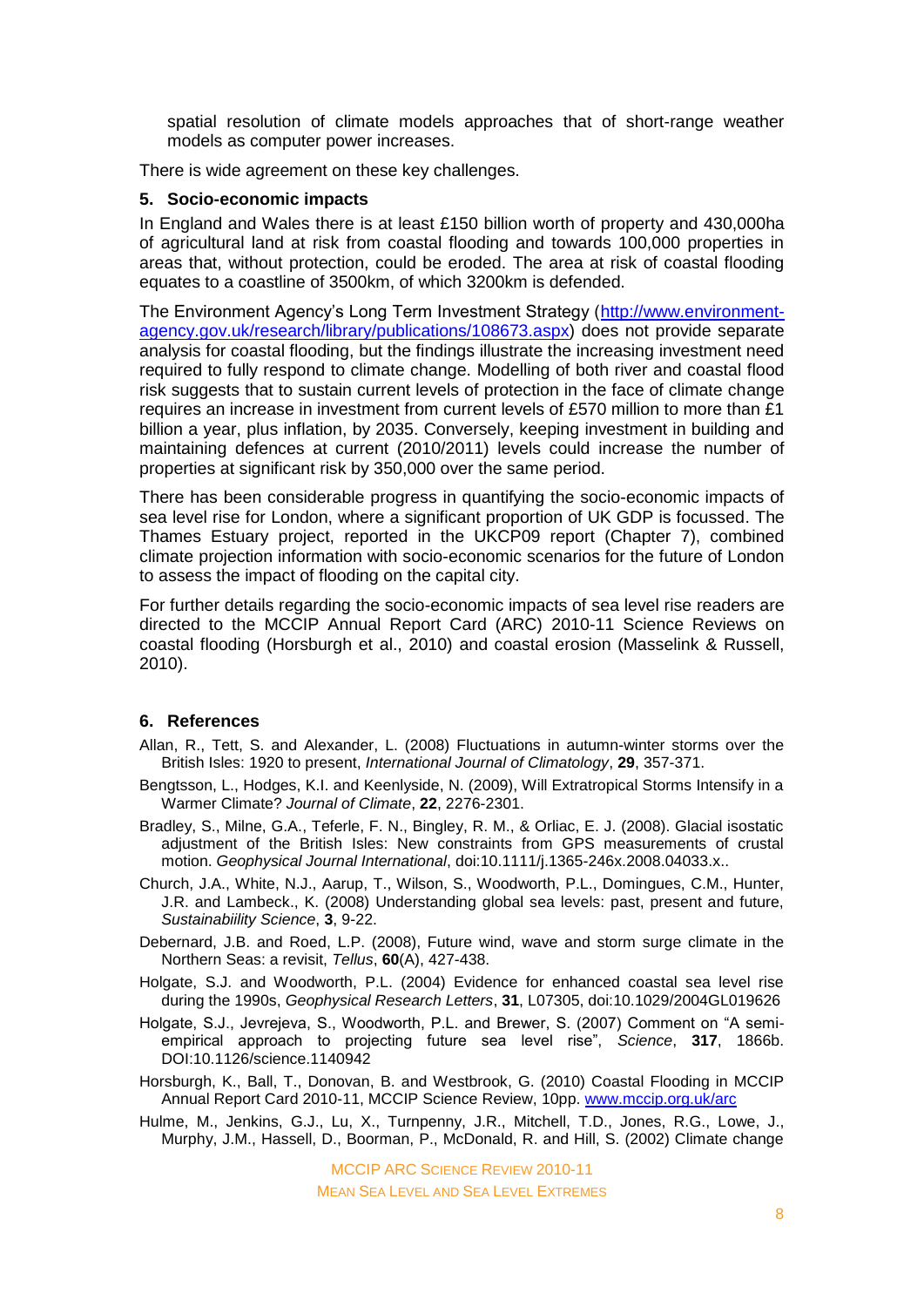scenarios for the United Kingdom: The UKCIP02 scientific report, Tyndall Centre for Climate Change Research, School of Environmental Science, University of East Anglia, Norwich, 120pp.

- IPCC (2007). Climate Change 2007: The Physical Science Basis. Contribution of Working Group I to the Fourth Assessment Report of the Intergovernmental Panel on Climate Change (Solomon, S., Qin, D., Manning, M., Chen, Z., Marquis, M., Averyt, K. B., Tignor, M. & Miller, H. L. (Eds.)). Cambridge University Press, Cambridge, UK and New York, NY, USA, 996 pp.
- Jenkins, G.J., Perry, M.C., and Prior, M.J.O, (2007), The climate of the United Kingdom and recent trends, Met Office Hadley Centre, Exeter, UK.
- Jevrejeva, S., Moore, J.C., Grinsted, A. and Woodworth, P.L. (2008) Recent global sea level acceleration started over 200 years ago? *Geophysical Research Letters*, **3**, L08715, doi:10.1029/2008GL033611. 5.
- Kuhlbrodt, T., Rahmstorf, S., Zickfeld K., Vikebo, F.B., Sundby, S., Hoffman, M., Link, P.M., Bondeau, A., Cramer, W., Jaeger, C. (2009) An integrated assessment of changes in the thermohaline circulation, *Climatic Change*, **96**, 489-537.
- Lowe, J.A., Gregory, J.M. and Flather, R.A. (2001), Changes in the occurrence of storm surges around the United Kingdom under a future climate scenario using a dynamic storm surge model driven by the Hadley Centre climate models, *Climate Dynamics*, **18**, 179-188.
- Lowe, J.A., Howard, T., Pardaens, A., Tinker, J., Holt, J., Wakelin, S., Milne, G., Leake, J., Wolf, J., Horsburgh, K., Reeder, T., Jenkins, G., Ridley, J., Dye, S. and Bradley, S. (2009). UK Climate Projections science report: Marine and coastal projections. Met Office Hadley Centre, Exeter, UK. ISBN 978-1-906360-03-0
- Masselink, G. and P. Russell (2010) Coastal Erosion *in* MCCIP Annual Report Card 2010-11, MCCIP Science Review, 18pp. [www.mccip.org.uk/arc](http://www.mccip.org.uk/arc)
- Mitrovica, J.X., Tamisea, M.E., Davis, J.L. and Milne, G.A. (2001), Recent mass balance of polar ice sheets inferred from patterns of global sea-level change, *Nature*, **409**, 1026-1029.
- Nerem, R.S., Leuliette, E. and Cazenave, A. (2006) Present-day sea-level change: A review, *Comptes Rendus Geoscience*, **338**, 1077-1083.
- Nicholls R. J., Hanson S, Herweijer C, Patmore N, Hallegatte S, Corfee-Morlot J, Chateau J, Muir-Wood R, (2008). Ranking port cities with high exposure and vulnerability to climate extremes - Exposure estimates. Report available online from OECD Working papers
- Nick, F.M., A. Vieli, I.M. Howat & I. Joughin (2009), Large-scale changes in Greenland outlet glacier dynamics triggered at the terminus. *Nature Geoscience,* **2**, 110 – 114.
- Otto-Bliesner, B. L., Marshall, S. J., Overpeck, J. T., Miller, G. H., Hu, A. and CAPE Last Interglacial Project members (2006), Simulating Arctic climate warmth and icefield retreat in the last interglaciation, *Science*, **311**, 1751–1753.
- Pfeffer, W. T., Harper, J. T. and O"Neel, S. (2008). Kinematic constraints on glacial contribution to 21st-century sea level rise. *Science*, **321**, 1340–1343.
- Rahmstorf, S. (2007) A semi-empirical approach to projecting future sea level rise, *Science*, **315**, 368-370.
- Rohling, E. J., Grant, K., Hemleben, C., Siddall, M., Hoogakker, B. A. A., Bolshaw, M. & Kucera, M. (2008). High rates of sea level rise during the last interglacial period. *Nature Geoscience*, **1**, 38–42. (doi:10.1038/ngeo.2007.28).
- Shennan, I., Milne, G.A., and Bradley, S. (2009) Late Holocene relative land- and sea-level changes: providing information for stakeholders. GSA Today, 19 (9), doi: 10.1130/GSATG50GW.1
- Tamisiea, M. E., Mitrovica, J. X., Milne, G. A. and Davis, J. L. (2001). Global geoid and sea level changes due to present-day ice mass fluctuations, *Journal of Geophysical Research*, **106**, 30849–30863.
- WASA (1998) Changing waves and storms in the northeast Atlantic? *Bulletin of the American Meteorological Society*, **79**, 741-760.